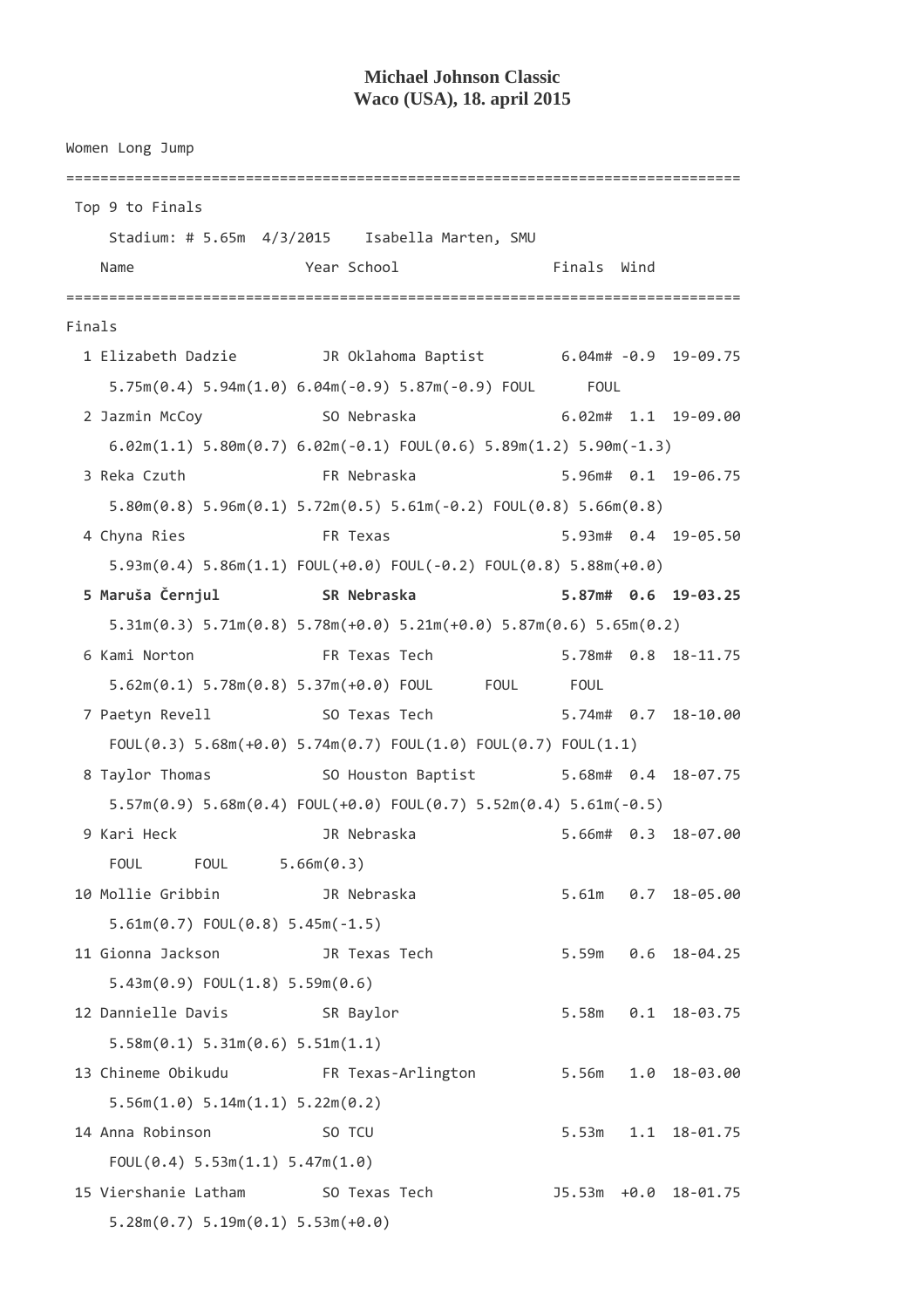|                                         | 16 Le'Tristan Pledger JR Texas Tech                                              |                                                          |  |  | 5.50m   0.4   18-00.50 |  |  |  |
|-----------------------------------------|----------------------------------------------------------------------------------|----------------------------------------------------------|--|--|------------------------|--|--|--|
| 5.50m(0.4) 5.31m(1.0) FOL(0.1)          |                                                                                  |                                                          |  |  |                        |  |  |  |
|                                         | 17 Jordan Gray 68 SR Angelo State                                                |                                                          |  |  |                        |  |  |  |
|                                         | $FOUL(0.4)$ 4.86m $(0.4)$ 5.48m $(0.9)$                                          |                                                          |  |  |                        |  |  |  |
|                                         | 18 Desiree Scott 1R Houston Baptist                                              |                                                          |  |  | 5.45m 0.6 17-10.75     |  |  |  |
|                                         | $5.45m(0.6) 5.29m(0.2) 5.37m(+0.0)$                                              |                                                          |  |  |                        |  |  |  |
|                                         |                                                                                  | 19 Claudette Day 50 Northern Illinois 5.44m 1.3 17-10.25 |  |  |                        |  |  |  |
| FOUL $(1.3)$ FOUL $(0.7)$ 5.44m $(1.3)$ |                                                                                  |                                                          |  |  |                        |  |  |  |
|                                         | 20 Briona Oliver FR TCU                                                          |                                                          |  |  | 5.41m   0.2   17-09.00 |  |  |  |
|                                         | FOUL $(0.1)$ 5.41m $(0.2)$ 4.78m $(-0.5)$                                        |                                                          |  |  |                        |  |  |  |
|                                         | 21 Chantel Richardson SO George Mason                                            |                                                          |  |  | 5.37m 1.1 17-07.50     |  |  |  |
|                                         | FOUL $5.37m(1.1) 5.19m(+0.0)$                                                    |                                                          |  |  |                        |  |  |  |
|                                         | 22 Michelle Linton FR Houston Baptist                                            |                                                          |  |  | 5.24m 1.3 17-02.25     |  |  |  |
| $5.00m(0.4) 5.24m(1.3)$ FOUL            |                                                                                  |                                                          |  |  |                        |  |  |  |
|                                         |                                                                                  | 23 Kayla Brewer 50 Stephen F. Austin 5.18m 0.8 17-00.00  |  |  |                        |  |  |  |
| $5.18m(0.8)$ FOUL $(0.9)$ 5.15m $(0.5)$ |                                                                                  |                                                          |  |  |                        |  |  |  |
|                                         | -- LaKadron Ivery <b>Fig. 10 Unattached</b>                                      | X5.97m# +0.0 19-07.00                                    |  |  |                        |  |  |  |
|                                         | $5.97m(+0.0)$ $5.53m(0.8)$ $5.19m(-1.3)$ $5.67m(1.5)$ $5.92m(0.3)$ $5.84m(-0.0)$ |                                                          |  |  |                        |  |  |  |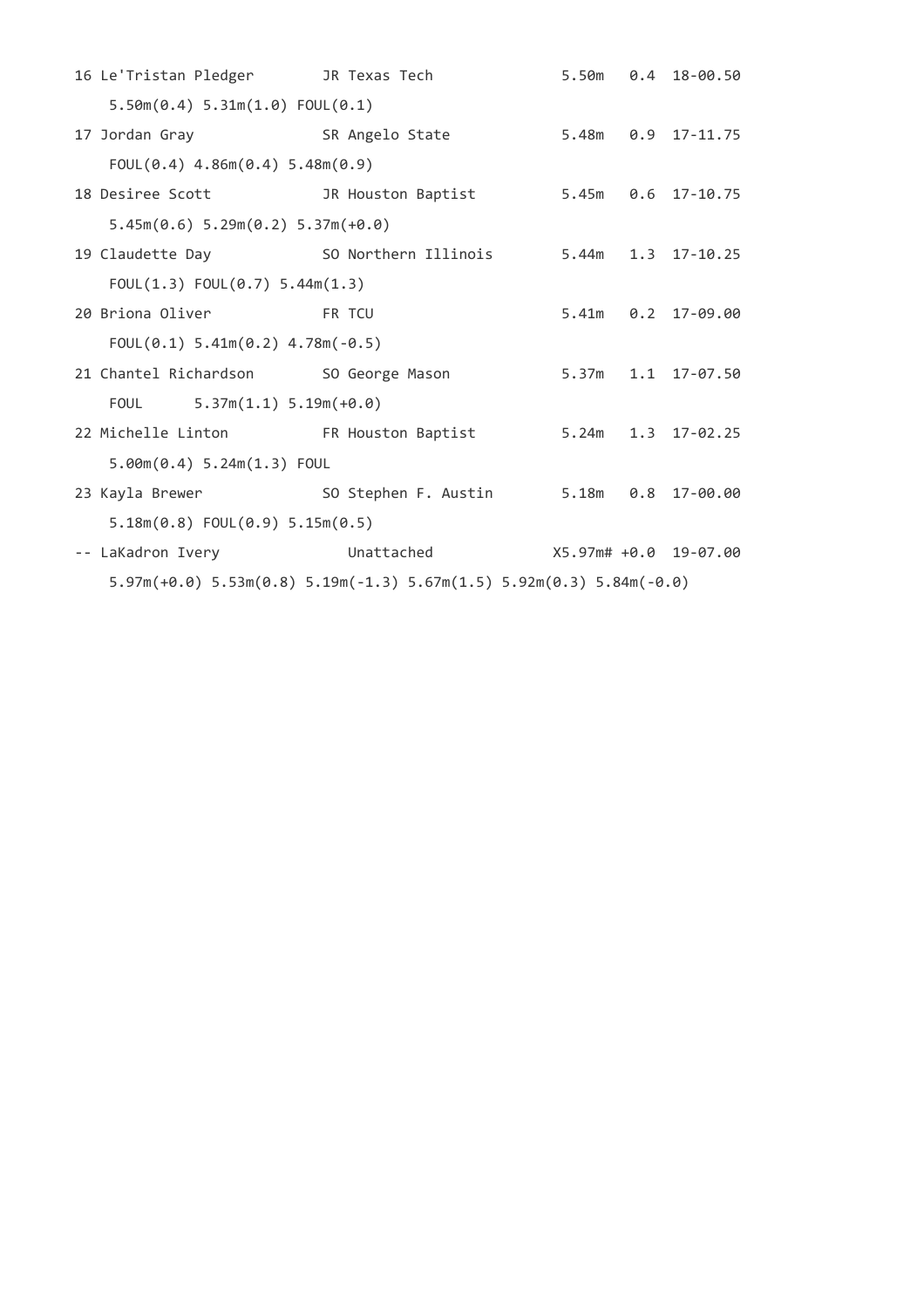```
Women High Jump 
========================================================================== 
 Prog: 1.62-1.67-1.72-1.77-1.82-1.87-1.92 +5cm 
    Stadium: # 1.80m 4/3/2015 Chelsie Decoud, Texas State 
   Name Year School Finals
========================================================================== 
Finals 
 1 Maruša Černjul SR Nebraska 1.77m 5-09.75
    1.72 1.77 1.82 
     XO XO XXX 
  2 Reka Czuth FR Nebraska 1.72m 5-07.75 
    1.67 1.72 1.77 
     O O XXX 
  2 Jena Hemann SR Texas A&M 1.72m 5-07.75 
    1.67 1.72 1.77 
     O O XXX 
  4 Chennel Palmer FR Northern Illinois J1.72m 5-07.75 
    1.62 1.67 1.72 1.77 
      O O XO XXX 
  5 Claudette Day SO Northern Illinois J1.72m 5-07.75 
    1.62 1.67 1.72 1.77 
     XO XXO XXO XXX 
  6 Kaylyn Schultz JR Baylor 1.67m 5-05.75 
    1.62 1.67 1.72 
      O O XXX 
  6 Jenna Pfeiffer JR Baylor 1.67m 5-05.75 
    1.67 1.72 
      O XXX 
  8 Kerissa Wiley SO Texas A&M-CC J1.67m 5-05.75 
    1.62 1.67 1.72 
     O XO XXX 
  9 Natalie Thompson JR Texas Tech J1.67m 5-05.75 
    1.62 1.67 1.72 
      XO XO XXX 
  9 Ashley Gadson JR Stephen F. Austin J1.67m 5-05.75 
    1.62 1.67 1.72 
     XO XO XXX
```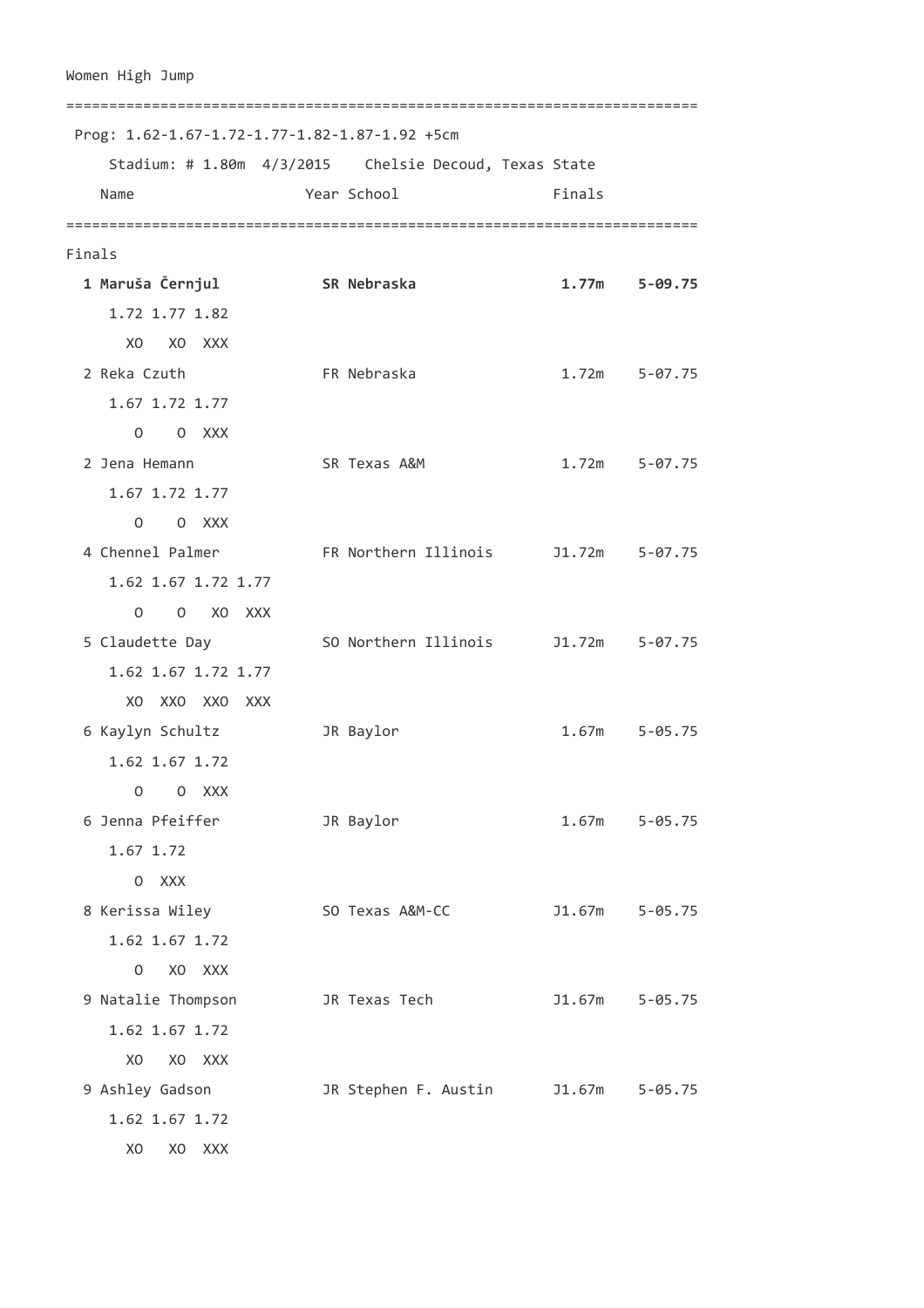| 9 Savannah Miller            | FR Fresno State      | J1.67m            | $5 - 05.75$    |
|------------------------------|----------------------|-------------------|----------------|
| 1.62 1.67 1.72               |                      |                   |                |
| X <sub>0</sub><br>XO XXX     |                      |                   |                |
| 12 Tori Carter               | SO Texas-Arlington   | $1.62m$ $5-03.75$ |                |
| 1.62 1.67                    |                      |                   |                |
| 0 XXX                        |                      |                   |                |
| 12 Caitlin Jones             | SR Stephen F. Austin |                   | 1.62m 5-03.75  |
| 1.62 1.67                    |                      |                   |                |
| 0 XXX                        |                      |                   |                |
| 12 Melai Carter              | SR Stephen F. Austin |                   | 1.62m 5-03.75  |
| 1.62 1.67                    |                      |                   |                |
| 0 XXX                        |                      |                   |                |
| 15 Kara Erickson             | SO Texas A&M         |                   | J1.62m 5-03.75 |
| 1.62 1.67                    |                      |                   |                |
| X <sub>0</sub><br><b>XXX</b> |                      |                   |                |
| 16 Lauren Cook               | SR Baylor            |                   | J1.62m 5-03.75 |
| 1.62 1.67                    |                      |                   |                |
| XXO XXX                      |                      |                   |                |
| 16 Michaela Dwyer            | SR Northern Illinois |                   | J1.62m 5-03.75 |
| 1.62 1.67                    |                      |                   |                |
| XXO XXX                      |                      |                   |                |
| 16 Kami Norton               | FR Texas Tech        | J1.62m            | $5 - 03.75$    |
| 1.62 1.67                    |                      |                   |                |
| XXO XXX                      |                      |                   |                |
| -- Charra Elliot             | SO Texas-Arlington   | <b>NH</b>         |                |
| 1.62                         |                      |                   |                |
| XXX                          |                      |                   |                |
| -- Kaitlin Lumpkins          | FR Angelo State      | <b>NH</b>         |                |
| 1.62                         |                      |                   |                |
| <b>XXX</b>                   |                      |                   |                |
| -- Morgan Rodgers            | FR Angelo State      | <b>NH</b>         |                |
| 1.62                         |                      |                   |                |
| XXX                          |                      |                   |                |
| -- Michelle Billingsley      | JR Angelo State      | <b>NH</b>         |                |
| 1.62                         |                      |                   |                |
| <b>XXX</b>                   |                      |                   |                |
| -- Ashtin Zamzow             | FR Texas A&M         | <b>NH</b>         |                |
| 1.62                         |                      |                   |                |
| XXX                          |                      |                   |                |